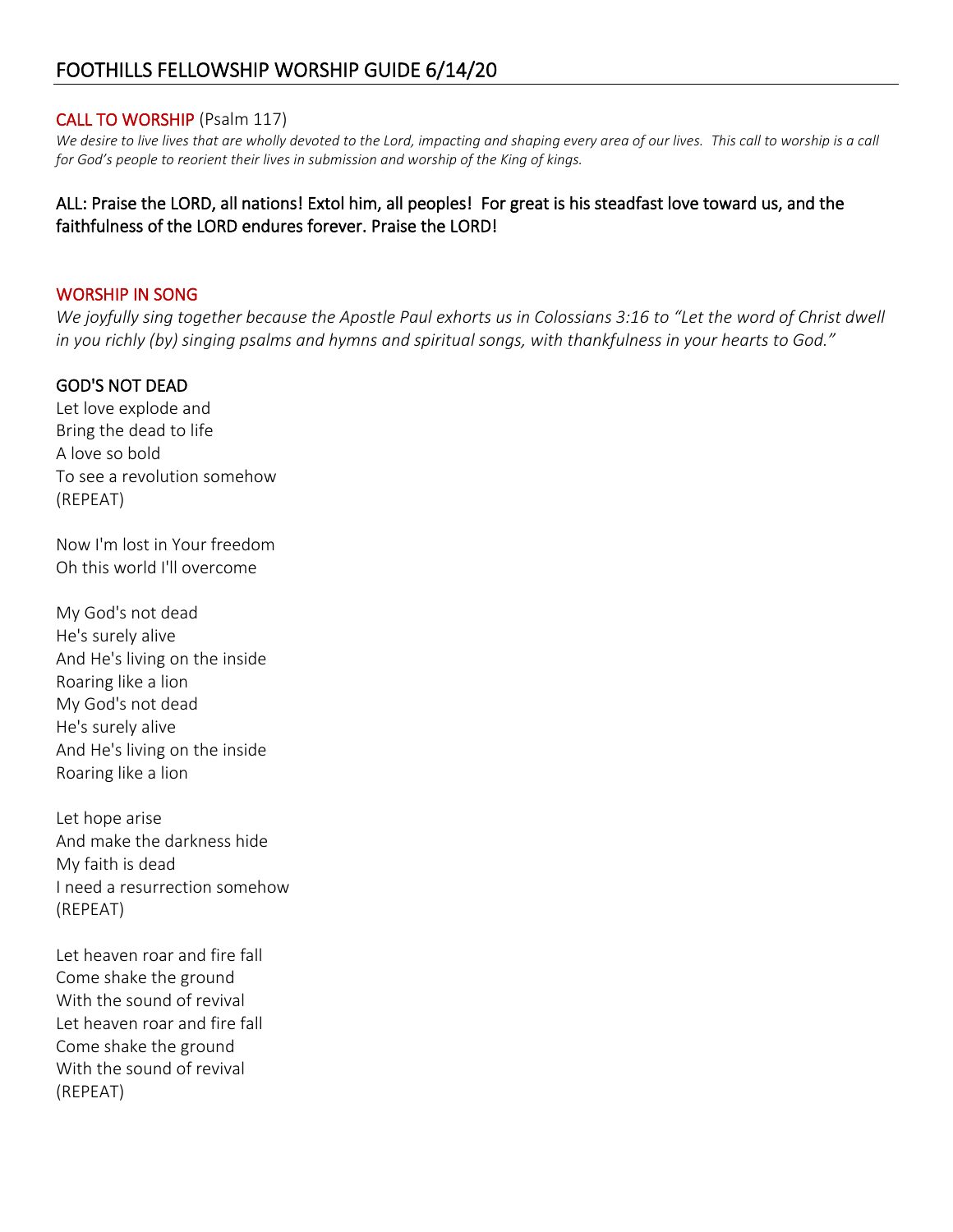My God's not dead He's surely alive And He's living on the inside Roaring like a lion My God's not dead He's surely alive And He's living on the inside Roaring like a lion

## AMAZING GRACE

Amazing grace how sweet the sound That saved a wretch like me I once was lost but now am found Was blind but now I see

'Twas grace that taught my heart to fear And grace my fears relieved How precious did that grace appear The hour I first believed

Through many dangers toils and snares I have already come 'Tis grace has brought me safe thus far And grace will lead me home

When we've been there Ten thousand years Bright shining as the sun We've no less days to sing God's praise Than when we've first begun

## RAISE A HALLELUJAH

I raise a hallelujah In the presence of my enemies I raise a hallelujah Louder than the unbelief I raise a hallelujah My weapon is a melody I raise a hallelujah Heaven comes to fight for me

I'm gonna sing In the middle of the storm Louder and louder You're gonna hear my praises roar Up from the ashes hope will arise Death is defeated the King is alive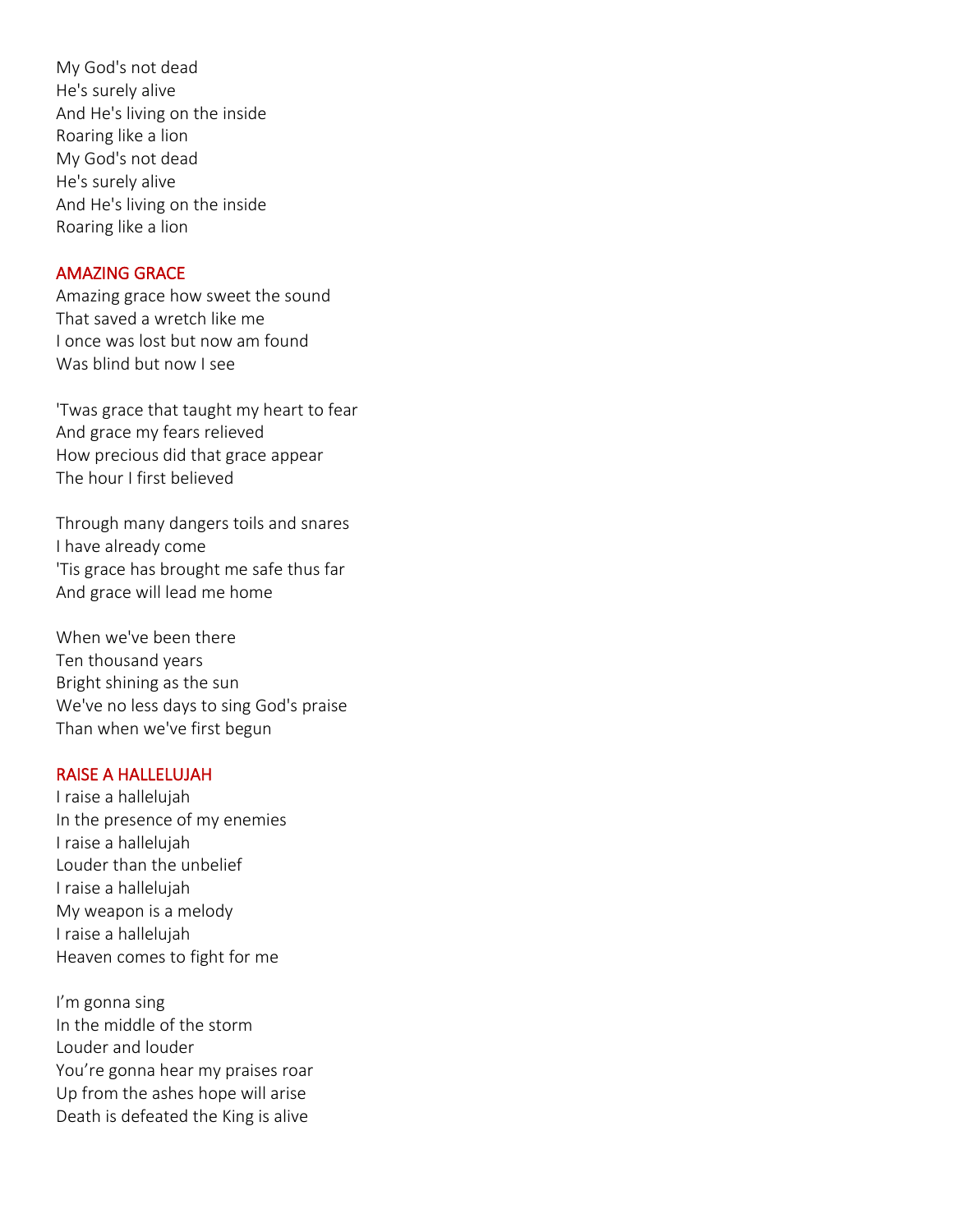I raise a hallelujah With everything inside of me I raise a hallelujah I will watch the darkness flee I raise a hallelujah In the middle of the mystery I raise a hallelujah Fear you lost your hold on me

Sing a little louder (Sing a little louder) Sing a little louder (Sing a little louder) Sing a little louder (Sing a little louder) Sing a little louder (Sing a little louder)

I'm gonna sing In the middle of the storm Louder and louder You're gonna hear my praises roar Up from the ashes hope will arise Death is defeated the King is alive

## CONFESSION AND ASSURANCE OF PARDON

"All have sinned and fall short of the glory of God" (Romans 3:23), but - because of the death and resurrection of Jesus - "if we confess *our sins, He is faithful and just to forgive our sins and to cleanse us from all unrighteousness" (1 John 1:9). Confession of our sin and then reveling in the assurance God gives us of His forgiveness through Jesus is something that God's people ought to engage in daily, and this is why we do it each week when we gather.*

Corporate Prayer of Confession: Father, we confess we are not the people you created or called us to be. We have not loved you with our whole heart or our neighbors as ourselves. Forgive us our sin, O God, and create in us a clean heart and willing spirit, so that in our living, we may serve you, and in our dying, we may enter the joy of your presence, through Jesus Christ our Lord. Amen.

## Assurance of Pardon (Rom 5:17)

Hear the promises of God to those who truly repent of their sins and trust in Christ: *For if, because of one man's trespass, death reigned through that one man, much more will those who receive the abundance of grace and the free gift of righteousness reign in life through the one man Jesus Christ.*

ALL: Thanks be to God.

## SCRIPTURE READING

*We believe the Scriptures, both Old and New Testaments, to be the inspired word of God, without error in the original writings, the complete revelation of His will for the salvation of men, and the divine and final authority for all Christian faith and life. Therefore, we give the reading of Scripture a high place in our worship services.*

#### Romans 12:10-18

*Be devoted to one another in brotherly love. Honor one another above yourselves. Never be lacking in zeal, but keep your spiritual fervor, serving the Lord. Be joyful in hope, patient in affliction, faithful in prayer. Share with God's people who are in need. Practice hospitality. Bless those who persecute you; bless and do not curse. Rejoice with those who rejoice; mourn with those who mourn. Live in harmony with one another. Do not be*